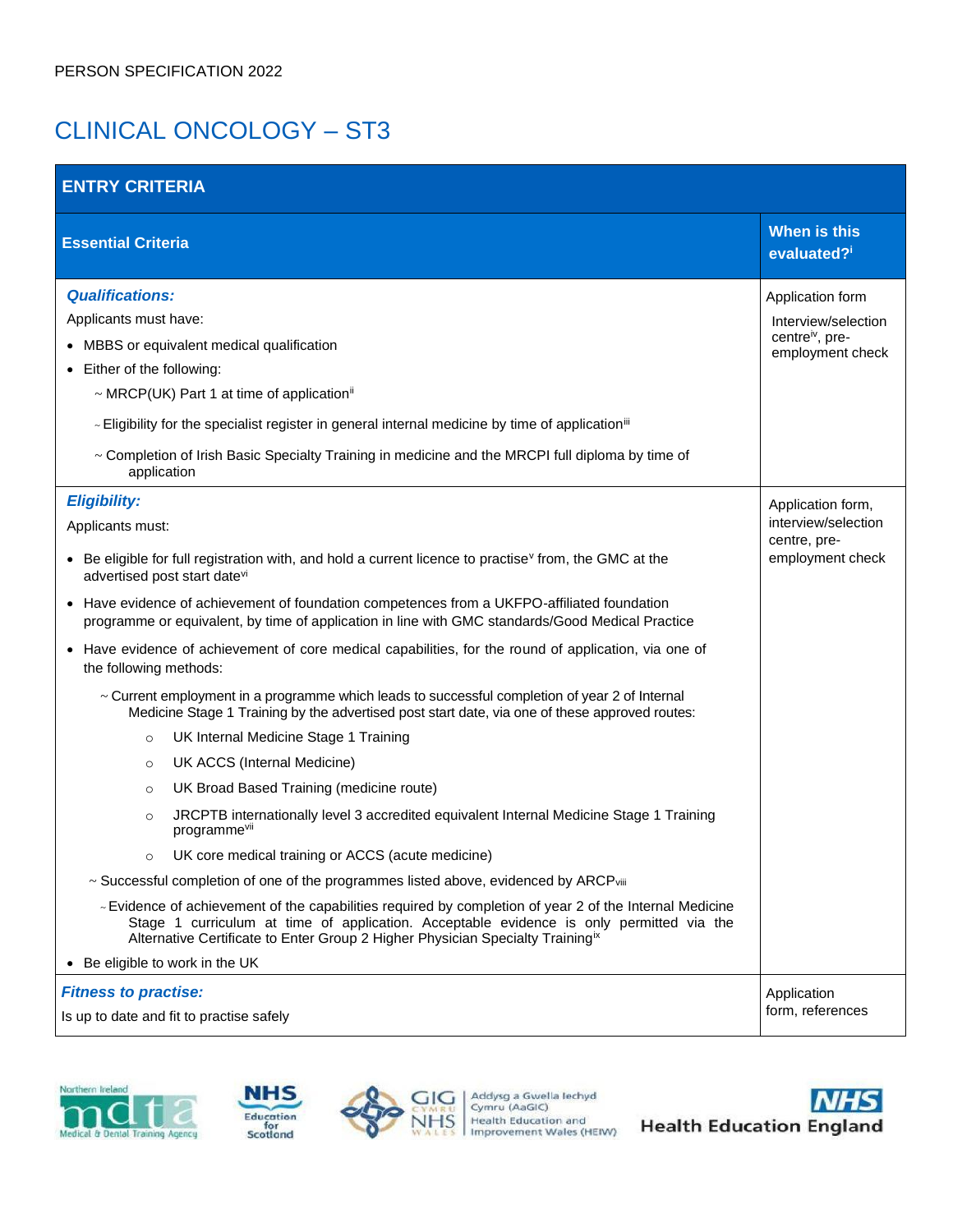| Language skills:<br><b>Medical Council</b> <sup>x</sup> | Applicants must have demonstrable skills in written and spoken English, adequate to enable effective<br>communication about medical topics with patients and colleagues, as assessed by the General                                                                                                 | Application form,<br>interview/selection<br>centre       |
|---------------------------------------------------------|-----------------------------------------------------------------------------------------------------------------------------------------------------------------------------------------------------------------------------------------------------------------------------------------------------|----------------------------------------------------------|
| <b>Health:</b>                                          | Applicants must meet professional health requirements (in line with GMC standards / Good Medical Practice)                                                                                                                                                                                          | Application form, pre-<br>employment health<br>screening |
| <b>Career progression:</b>                              |                                                                                                                                                                                                                                                                                                     | Application form                                         |
| Applicants must:                                        |                                                                                                                                                                                                                                                                                                     | Interview/selection                                      |
|                                                         | • Be able to provide complete details of their employment history                                                                                                                                                                                                                                   | centre                                                   |
|                                                         | • Have evidence that their career progression is consistent with their personal circumstances                                                                                                                                                                                                       |                                                          |
|                                                         | • Have evidence that their present level of achievement and performance is commensurate with the<br>totality of their period of training                                                                                                                                                            |                                                          |
|                                                         | • Have sufficient experience <sup>xi</sup> working in medical specialties (not including foundation level experience) by<br>the advertised post start date. This can be via either:                                                                                                                 |                                                          |
|                                                         | -Training completed in:                                                                                                                                                                                                                                                                             |                                                          |
| $\circ$                                                 | UK Core Medical Training or UK ACCS (Acute Medicine)                                                                                                                                                                                                                                                |                                                          |
| $\circ$                                                 | The first two years of UK Internal Medicine Stage 1 Training                                                                                                                                                                                                                                        |                                                          |
| $\circ$                                                 | The first three years of UK ACCS (Internal Medicine)                                                                                                                                                                                                                                                |                                                          |
| $\circ$                                                 | The first three years of UK Broad Based Training (medicine route)                                                                                                                                                                                                                                   |                                                          |
| $\circ$                                                 | A JRCPTB internationally level 3 accredited equivalent CMT programme or the first two<br>years of an Internal Medicine Stage 1 Training programme or                                                                                                                                                |                                                          |
|                                                         | ~ Have at least 24 months' experience in medical specialties (of which at least 12 months must include<br>the care of acute medical in-patients). Experience in certain acute care common stem specialties can<br>be counted towards the 24 months in some circumstances <sup>xii</sup>             |                                                          |
|                                                         | Applicants must have notified the Training Programme Directory of the specialty training programme<br>they are currently training in if applying to continue training in the same specialty in another region <sup>xiii</sup> .                                                                     |                                                          |
|                                                         | Not already hold, nor be eligible to hold, a CCT/CESR in the specialty they are applying for and/or must<br>not currently be eligible for the specialist register for the specialty to which they are applying                                                                                      |                                                          |
|                                                         | Applicants must not have previously relinquished or been released / removed from a training<br>programme in this specialty or associated core training programme, except if they have received an<br>ARCP outcome 1 (outcome 6 for associated core training) or under exceptional circumstances xiv |                                                          |
|                                                         | For those wishing to be considered for Locum Appointment for Training posts (where available):<br>no more than 24 months experience in LAT posts in the specialty by intended start date                                                                                                            |                                                          |
| <b>Application completion:</b>                          | ALL sections of application form completed FULLY according to written guidelines                                                                                                                                                                                                                    | Application form                                         |







Addysg a Gwella lechyd<br>Cymru (AaGIC)<br>Health Education and<br>Improvement Wales (HEIW)

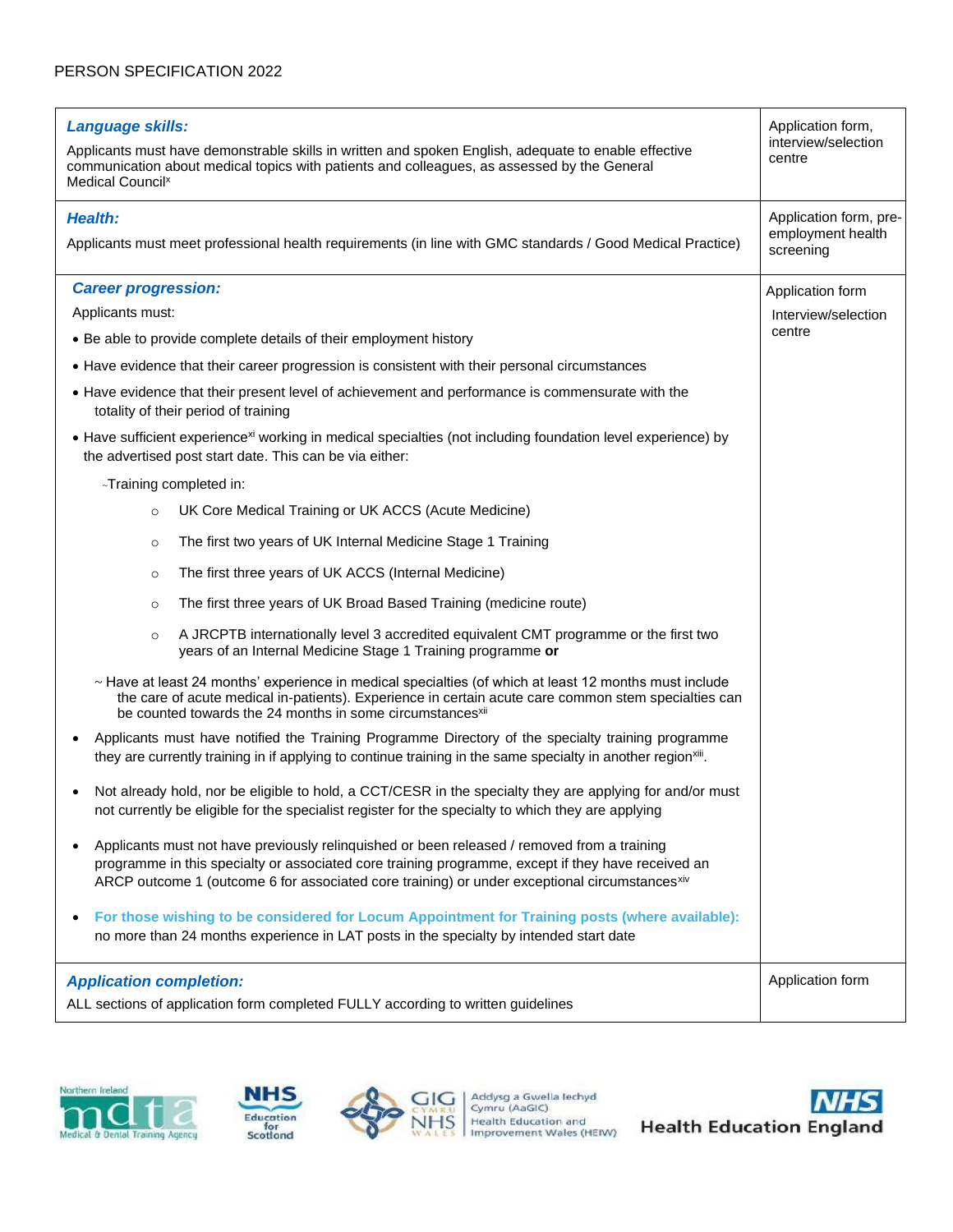| <b>SELECTION CRITERIA</b>                                                                                                                                                     |                                                                                                                                                                                                    |                                                                 |  |
|-------------------------------------------------------------------------------------------------------------------------------------------------------------------------------|----------------------------------------------------------------------------------------------------------------------------------------------------------------------------------------------------|-----------------------------------------------------------------|--|
| <b>Essential Criteria</b>                                                                                                                                                     | <b>Desirable Criteria</b>                                                                                                                                                                          | <b>When</b><br>is<br>this<br>evaluated?                         |  |
| <b>Qualifications</b>                                                                                                                                                         |                                                                                                                                                                                                    |                                                                 |  |
| $\bullet$ As above                                                                                                                                                            | • Full MRCP (UK) at the time of application<br>• Intercalated BSc or equivalent<br>• Higher degrees including MSc, PhD or MD<br>(where the research thesis is not part of<br>first medical degree) | Application form,<br>interview/selection<br>centre              |  |
| <b>Career Progression</b>                                                                                                                                                     |                                                                                                                                                                                                    |                                                                 |  |
| • Evidence of experience in a range of acute<br>medical specialties, with experience of<br>managing patients on unselected medical<br>take during core training or equivalent |                                                                                                                                                                                                    | Interview/selection<br>centre                                   |  |
| <b>Clinical Experience</b>                                                                                                                                                    |                                                                                                                                                                                                    |                                                                 |  |
| • Evidence of experience in a range of acute<br>medical specialties, with experience of<br>managing patients on unselected medical take<br>during core training or equivalent | • Experience of managing patients with<br>cancer disease and managing<br>cancer-related emergencies                                                                                                | Application form<br>Interview/selection<br>centre<br>References |  |







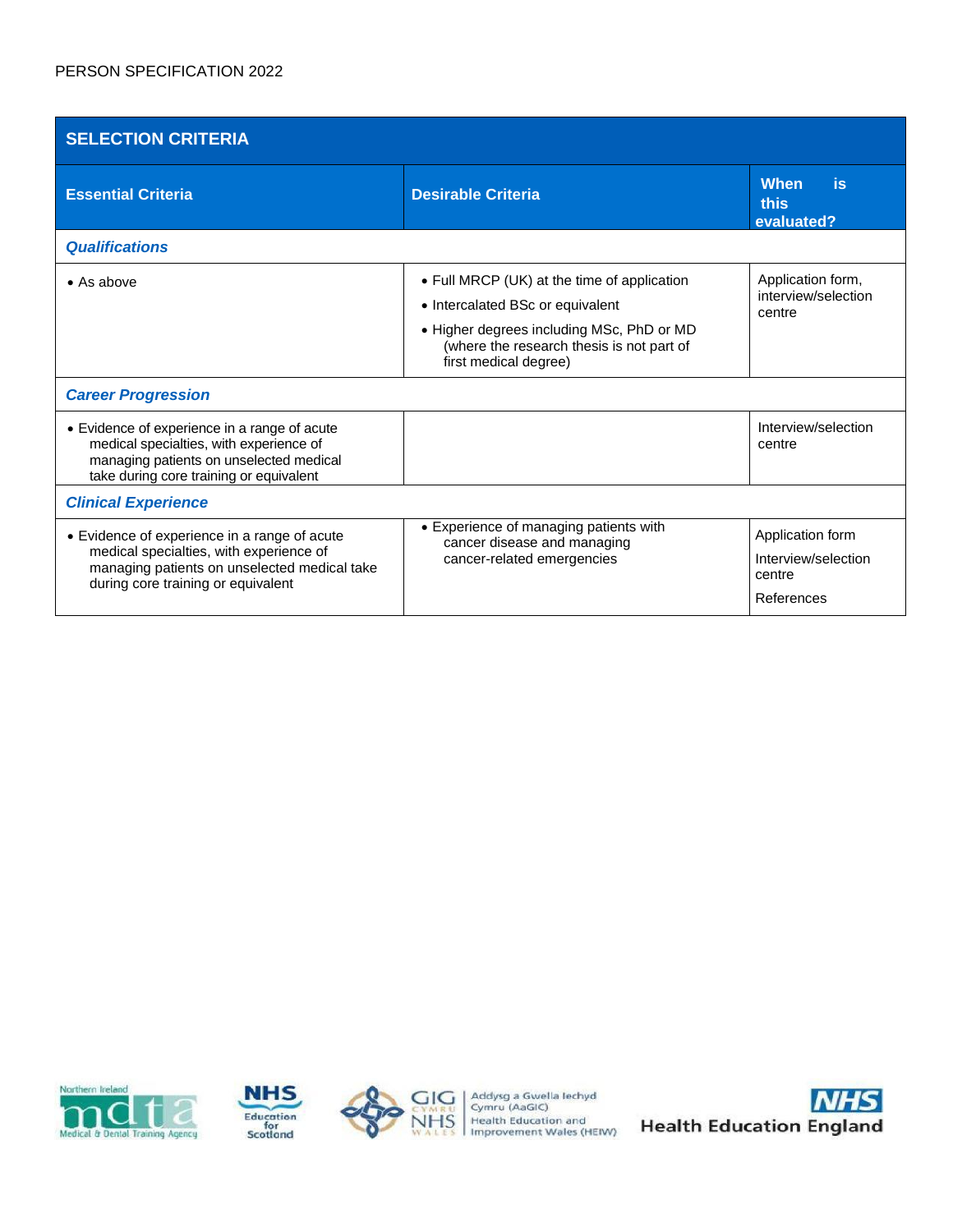| Clinical skills - clinical knowledge & expertise                                                                                                                                                                                                                                                                                                                                                                                                                                                                                                 |                                                                                                                                                                                                                                                                                                                                                                                                                                                                                                                                                                                                                                                                                                                                                                                                                                                                                                                                                                           |                                                                 |  |
|--------------------------------------------------------------------------------------------------------------------------------------------------------------------------------------------------------------------------------------------------------------------------------------------------------------------------------------------------------------------------------------------------------------------------------------------------------------------------------------------------------------------------------------------------|---------------------------------------------------------------------------------------------------------------------------------------------------------------------------------------------------------------------------------------------------------------------------------------------------------------------------------------------------------------------------------------------------------------------------------------------------------------------------------------------------------------------------------------------------------------------------------------------------------------------------------------------------------------------------------------------------------------------------------------------------------------------------------------------------------------------------------------------------------------------------------------------------------------------------------------------------------------------------|-----------------------------------------------------------------|--|
| Demonstrates awareness of the<br>basics of managing patients with<br>cancer<br>Capability at core level in the<br>management of medical emergencies,<br>in patients and out patients<br>Appropriate knowledge base, and ability to<br>apply sound clinical judgement to problems<br>Proficiency in a range of medical<br>procedures (as defined by the core<br>curriculum) as an indication of manual<br>dexterity and hand-eye coordination<br>Able to work without direct<br>supervision where appropriate<br>Able to prioritise clinical need | • Evidence of some competences in the specialty,<br>as defined by the relevant curricula<br>• Evidence of skills in the management of acute<br>medical emergencies (e.g. ALERT,<br>IMPACT certification)<br>• Evidence of skills in the management of<br>patients not requiring hospital admission                                                                                                                                                                                                                                                                                                                                                                                                                                                                                                                                                                                                                                                                        | Application form<br>Interview/selection<br>centre<br>References |  |
| <b>Academic skills</b>                                                                                                                                                                                                                                                                                                                                                                                                                                                                                                                           |                                                                                                                                                                                                                                                                                                                                                                                                                                                                                                                                                                                                                                                                                                                                                                                                                                                                                                                                                                           |                                                                 |  |
| <b>Research and Audit Skills:</b>                                                                                                                                                                                                                                                                                                                                                                                                                                                                                                                | <b>Research and Audit skills:</b>                                                                                                                                                                                                                                                                                                                                                                                                                                                                                                                                                                                                                                                                                                                                                                                                                                                                                                                                         | Application form                                                |  |
| Demonstrates<br>understanding<br>οf<br>research, including awareness of<br>ethical issues<br>Demonstrates understanding of the basic<br>principles of audit, clinical risk management,<br>evidence-based practice, patient safety and<br>clinical quality improvement initiatives<br>Demonstrates knowledge of evidence<br>$\bullet$<br>informed practice<br>Demonstrates an understanding of<br>clinical governance<br>Teaching:<br>Evidence of teaching experience and/or<br>training in teaching                                              | • Demonstrates an understanding of research<br>methodology<br>• Evidence of relevant academic and research<br>achievements, and involvement in a<br>formal research project<br>• Evidence of relevant academic publications<br>• Evidence of involvement in an audit project, a<br>improvement<br>project,<br>formal<br>quality<br>research project or other activity which:<br>~Focuses on patient safety and clinical<br>improvement<br>~Demonstrates an interest in and<br>commitment to the specialty beyond the<br>mandatory curriculum<br>• Evidence of a portfolio of audit/quality<br>improvement projects, including where the<br>audit loop has been closed and there is<br>evidence of learning of the principles of<br>change management<br>• Evidence of exceptional achievement<br>in medicine<br>Teaching:<br>• Evidence of involvement in teaching students,<br>postgraduates and other professionals<br>• Evidence of participation in a teaching course | Interview/selection<br>centre<br>References                     |  |







Addysg a Gwella lechyd<br>Cymru (AaGlC)<br>Health Education and<br>Improvement Wales (HEIW)

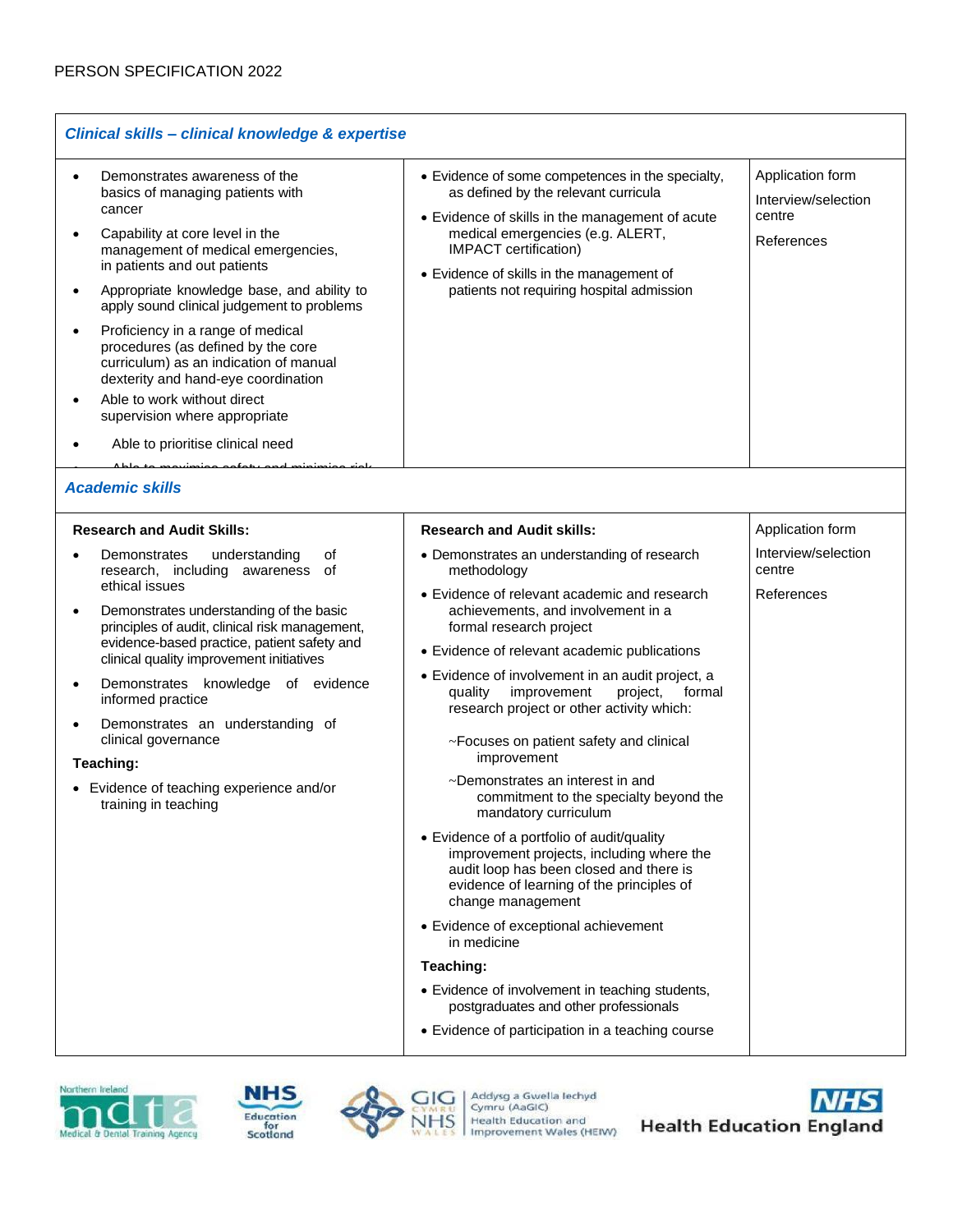# *Personal skills*

## **Communication Skills:**

- Demonstrates clarity in written/spoken communication, and capacity to adapt language to the situation, as appropriate
- Able to build rapport, listen, persuade and negotiate

# **Problem Solving and Decision Making:**

• Capacity to use logical/lateral thinking to solve problems/make decisions, indicating an analytical/scientific approach

### **Empathy and Sensitivity:**

- Capacity to take in others' perspectives and treat others with understanding; sees patients as people
- Demonstrates respect for all

# **Managing Others and Team Involvement:**

- Able to work in multi professional teams and supervise junior medical staff
- Ability to show leadership, make decisions, organise and motivate other team members for the benefit of patients through, for example, audit and quality improvement projects
- Capacity to work effectively with others

## **Organisation and Planning:**

- Capacity to manage/prioritise time and information effectively
- Capacity to prioritise own workload and organise ward rounds
- Evidence of thoroughness (is well prepared, shows self-discipline/commitment, is punctual and meets deadlines)

### **Vigilance and Situational Awareness:**

• Capacity to monitor developing situations and anticipate issues

#### **Coping with Pressure and Managing Uncertainty:**

- Capacity to operate under pressure
- Demonstrates initiative and resilience to cope with changing circumstances
- Is able to deliver good clinical care in the face of uncertainty

**Values:**

• Understands, respects and demonstrates the values of the NHS (e.g. everyone counts; improving lives; commitment to quality of care; respect and dignity; working together for patients; compassion)









| <b>Management and Leadership Skills:</b>                                                                                                                             | Application form              |
|----------------------------------------------------------------------------------------------------------------------------------------------------------------------|-------------------------------|
| Evidence of involvement in management<br>commensurate with experience                                                                                                | Interview/selection<br>centre |
| Demonstrates an understanding of<br>٠<br>NHS management and resources                                                                                                | References                    |
| Evidence of effective multi-disciplinary team<br>$\bullet$<br>working and leadership, supported by multi-<br>source feedback or other workplace-based<br>assessments |                               |
| Evidence of effective leadership in and<br>outside medicine                                                                                                          |                               |
| <b>IT Skills:</b>                                                                                                                                                    |                               |
| information<br>Demonstrates<br>technology                                                                                                                            |                               |
| skills Other:                                                                                                                                                        |                               |
| Evidence of achievement outside medicine                                                                                                                             |                               |
| Evidence of altruistic behaviour e.g. voluntary<br>٠<br>work                                                                                                         |                               |
|                                                                                                                                                                      |                               |
|                                                                                                                                                                      |                               |
|                                                                                                                                                                      |                               |
|                                                                                                                                                                      |                               |
|                                                                                                                                                                      |                               |
|                                                                                                                                                                      |                               |
|                                                                                                                                                                      |                               |
|                                                                                                                                                                      |                               |
|                                                                                                                                                                      |                               |
|                                                                                                                                                                      |                               |
|                                                                                                                                                                      |                               |
|                                                                                                                                                                      |                               |
|                                                                                                                                                                      |                               |
|                                                                                                                                                                      |                               |
|                                                                                                                                                                      |                               |
|                                                                                                                                                                      |                               |
|                                                                                                                                                                      |                               |
|                                                                                                                                                                      |                               |
|                                                                                                                                                                      |                               |
|                                                                                                                                                                      |                               |
|                                                                                                                                                                      |                               |
|                                                                                                                                                                      |                               |
|                                                                                                                                                                      |                               |
|                                                                                                                                                                      |                               |